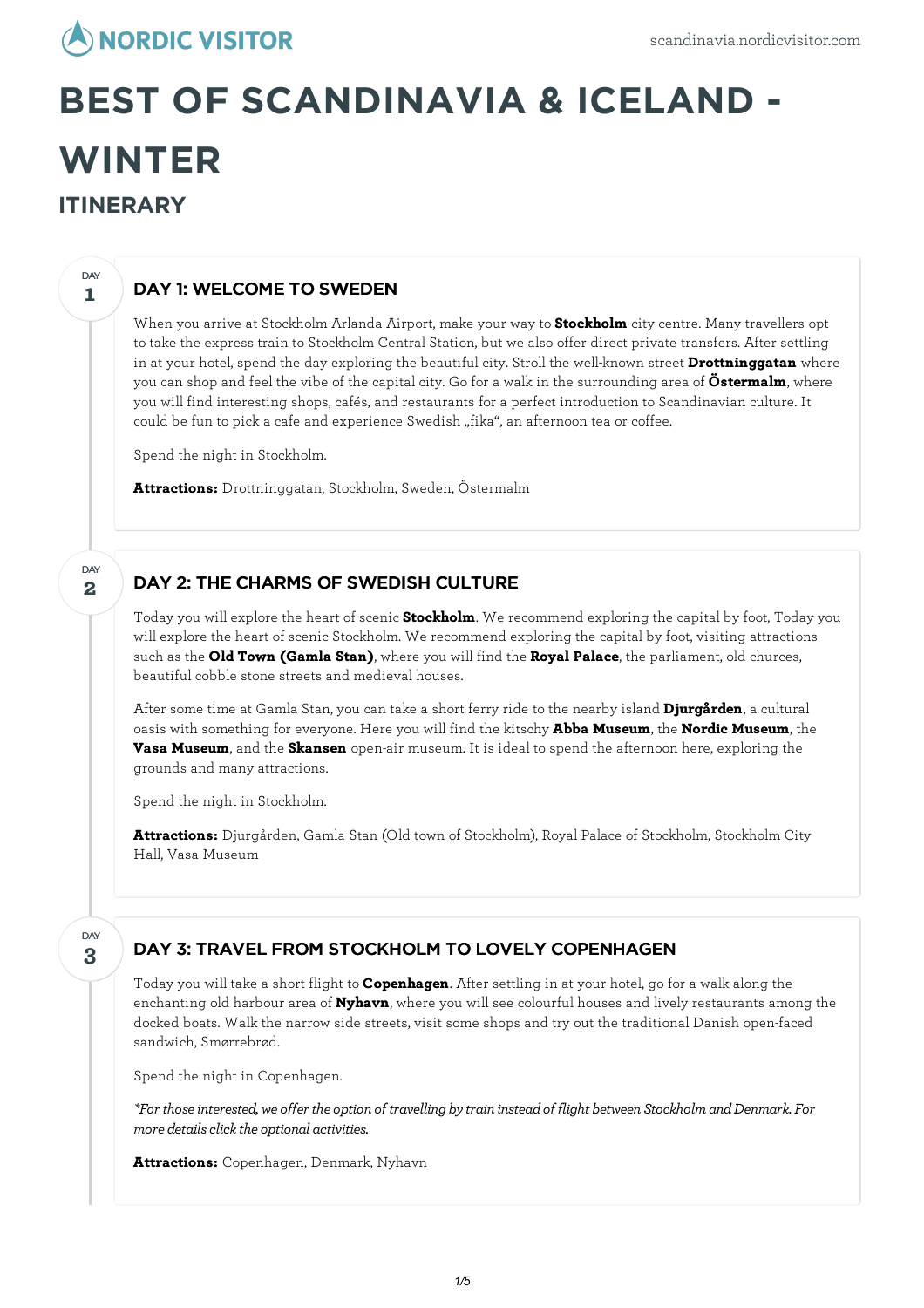#### DAY 4: A DAY IN CAPTIVATING COPENHAGEN

You have the whole day to explore **Copenhagen**. We recommend seeing the city by foot, visiting landmarks like **Amalienborg Palace** (limited opening hours), **Christiansborg Palace** (limited opening hours), and the famous **Little Mermaid** statue. An optional cruise from the harbour is also highly recommended as you can appreciate the architecture and beauty of the city by water. Next, stroll **Ströget** street for some shopping and grab something to eat at Torvehallerne food hall.

Spend the night in Copenhagen.

**4**

**DAY** 

**5**

**DAY** 

**6**

**DAY** 

**Attractions:** Amalienborg Palace, Christiansborg Palace, Little Mermaid, Nyhavn, Strøget shopping street

#### DAY 5: SET SAIL FOR NORWAY

Spend the morning touring Copenhagen. Some interesting attractions include the observatory of **The Round Tower**, the most famous church in Copenhagen, **Church of Our Saviour**, as well as the impeccable King's Garden, and the regal **Rosenborg Castle**. In the early afternoon, it's time to board your cruise to Oslo, which sails gently up the **Kattegat Sund** on its way to Norway's capital city. You can enjoy dinner in one of the restaurants, check out the entertainment on board or just relax and watch the sunset from the deck.

Spend the night on the cruise.

**Attractions:** Church of Our Saviour, Kattegat Sund, Rosenborg Castle, The Round Tower

### DAY 6: ENJOY ENCHANTING OSLO

After the cruise ship docks, get ready to see the best of Oslo. The city is quite walkable and recommend exploring by foot and the convenience of public transport. Notable attractions include the beautiful **Vigeland Sculpture Park** and **Fram Polar Ship Museum** as well as spending some time along the beautiful harbour area. Other interesting stops include the **Munch Museum**, **Royal Palace**, **Akershus Fortress**, and **Oslo City Hall.**

Spend the night in Oslo.

**Attractions:** Aker Brygge, Akershus Fortress, Fram Museum, Munch Museum, Norway, Oslo, Vigeland Sculpture Park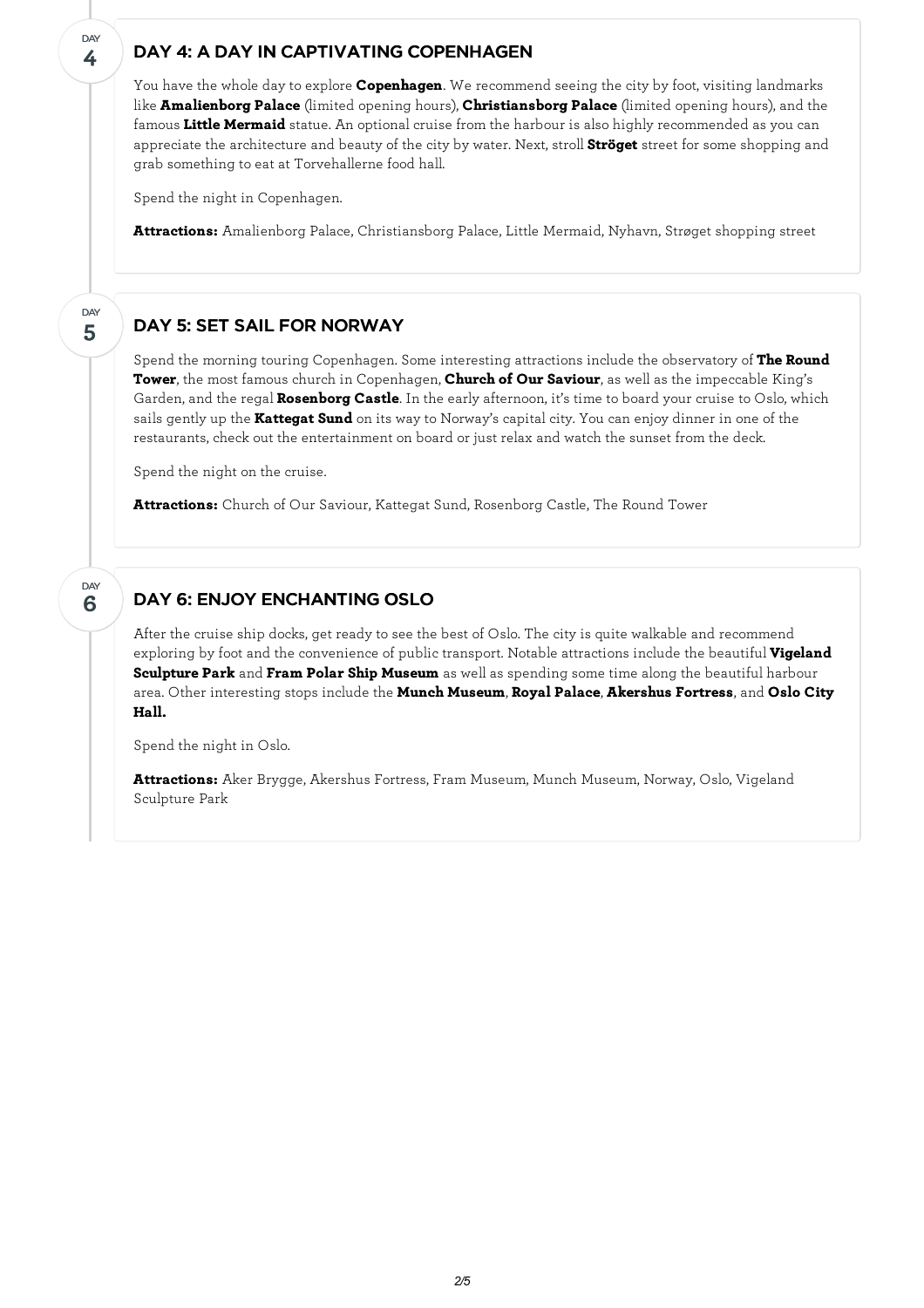#### DAY 7: THE CAPITAL OF THE FJORDS

In the morning you will board the train to Bergen. On the way, you can relax while taking in some of the world's most beautiful scenery. Despite being an international city, Bergen, "The Capital of the Fjords", has all the charms of a small town. Here you'll find **Bryggen**, a UNESCO World Heritage site, along with remarkably preserved old houses, a lively fish and flower market, cable cars offering stunning views, great museums and more. We recommend riding the **Fløibanen** Funicular to Mount Fløyen to enjoy the panoramic views over the city or a cable car up Mt. Ulriken. Bergen is also known for its museums dedicated to history about trade and fisheries, architecture, music and contemporary art.

Spend the night in Bergen.

**7**

**DAY** 

**8**

DAY

**Attractions:** Bergen, Bryggen, Fishmarket, Fløibanen Funicular (Funicular Railway), King Håkon's Hall, Rosenkrantz Tower, St. Mary's Church

#### DAY 8: NORWAY IN A NUTSHELL BY LAND AND SEA

Today will be a an especially scenic day with a lot of travel throughout majestic landscapes. From Bergen, the early Bergensbanen train transports you to Voss, where you will then board a bus bound for **Gudvangen**. Upon reaching Gudvangen, you willembark on a scenic fjord cruise to Flåm, including a trip through **Nærøyfjord,** the narrowest fjord in all of Europe. This UNESCO World Heritage site is perhaps the most breathtaking part of **Sognefjord**, Norway's longest and deepest fjord, with its mighty peaks, tumbling waterfalls, and small farms dotting the mountainsides. Finally, the boat sails up **Aurlandsfjord** to **Flåm**, a charming winter village, where you will spend the afternoon and evening.

It is recommended to join an optional tour to the **Stegastein** viewpoint. The viewing platform extends about 30 metres from the cliffside and 650 metres above the fjords, offering extraordinary and unbeatable views of the winter landscape.

Spend the night in Flåm.

**Attractions:** Aurlandsfjord, Fjords in Norway, Flåm, Flåm Railway (Flåmsbana), Gudvangen, NORWAY IN A NUTSHELL®, Nærøyfjord, Sognefjord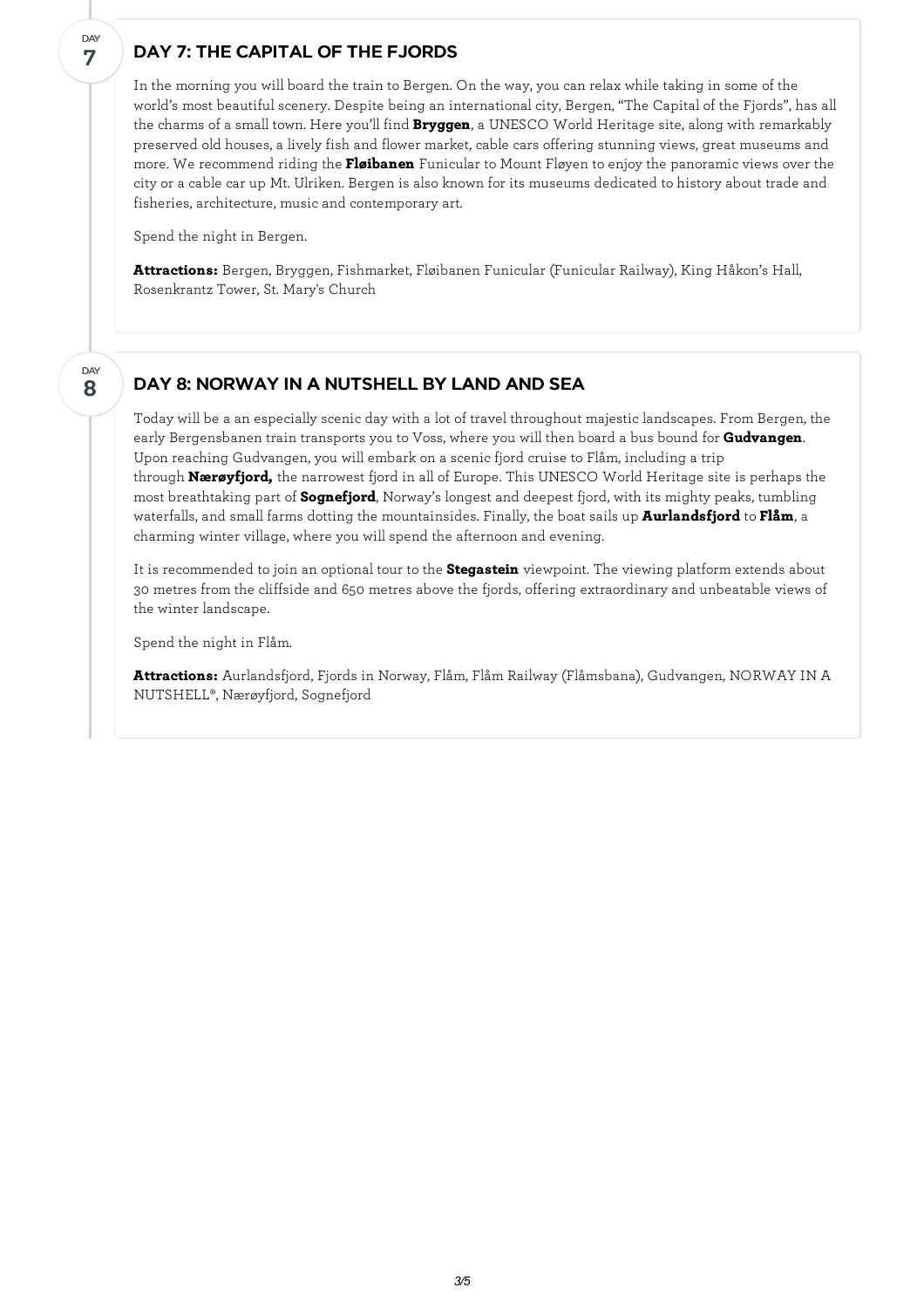#### DAY 9: THE FLÅM RAILWAY EXPERIENCE IN WINTER

Spend the day exploring the beauty of Flåm and its surroundings. In this tour package, you get free admission to **the Flåm Railway Documentation** Centre, where you can learn about the construction of this railway. At lunch time you'll get to experience the famous **Flåm Railway** firsthand as it climbs 900 metres over a span of 20 kilometres up the winding track to the Myrdal Station. Here you will switch to the Bergensbanen train that carries you over the mountainous snowy rooftops of Norway. This ride, voted one of the best railways in the world, will take you through the charming villages of **Geilo** and **Gol** before concluding in **Oslo**, where you will spend your last night in this amazing country.

Spend the night in Oslo.

**Attractions:** Geilo, Gol, Oslo

#### DAY 10: IDYLLIC ICELAND & NORTHERN LIGHTS EXPLORATION

This morning, enjoy some last-minute shopping, visit one of Oslo's many museums or relax at a café, before heading to Oslo-Gardemoen Airport for your included flight to Iceland. On arrival to Keflavik International Airport, you will be greeted by a professional driver who will take you to your accommodation in **Reykjavík**. After settling in, the rest of the day is free for you to explore Reykjavik.

In the evening, get ready to search for the otherworldly northern lights. You will join a guided small group bus tour with a knowledgeable driver that will find a great spot to view the white, green and sometimes red lights dancing and flickering in the sky.

Spend the next four nights in Reykjavik.

**Attractions:** Iceland, Reykjavík

#### **11 DAY**

**9**

**DAY** 

**10**

**DAY** 

#### DAY 11: REYKJAVÍK CITY WALK & BLUE LAGOON

After breakfast, enjoy an exclusive guided small group walking tour in the heart of **Reykjavik** with a friendly local guide. Over the course of the 3-hour walk, your guide will introduce you to the bustling downtown area including the concert hall Harpa, the old harbour area, the parliament building, and the small city pond.

In the afternoon, you will be picked up for a bus transfer to the famous **Blue Lagoon**, where you can bathe in the heated geothermal pool, which is rich with silica and soothing for your skin. You can also enjoy a sauna or steambath and an array of spa services (which must be booked in advance).

Spend the night in Reykjavik.

**Attractions:** Blue Lagoon, Reykjavík